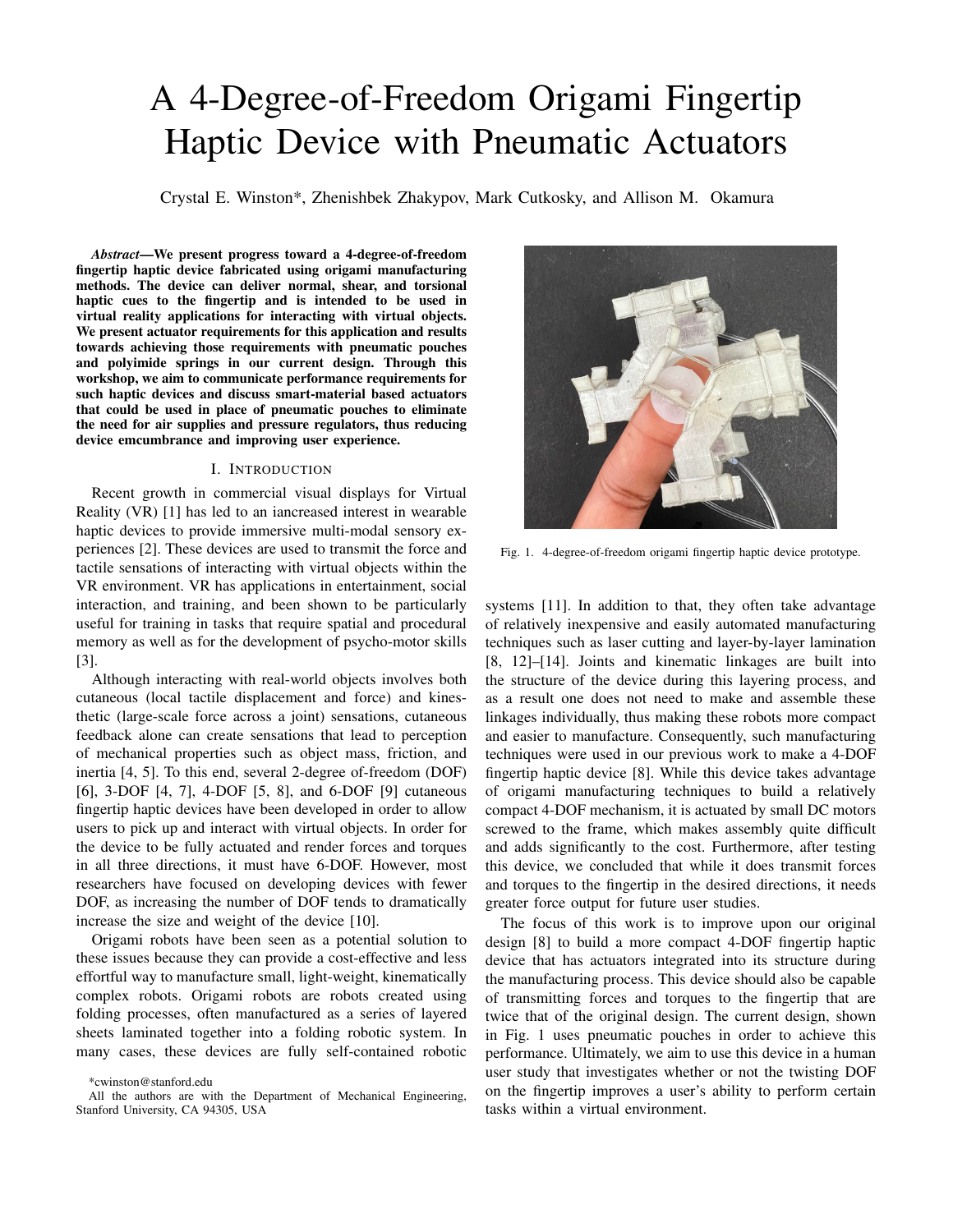# II. DEVICE DESIGN

#### *A. Actuator Requirements*

In our previous work [8], we developed a 4-DOF device that was capable of producing  $\pm 1.0$  N,  $\pm 1.25$  N, 1.6 N, and  $\pm$ 5 mNm about x, y, z, and  $\theta$  axes. After testing the device, we decided we need to double these force/torque outputs in order to provide sufficiently compelling haptic feedback. The prior device also had an operating bandwidth of 9 Hz, which we aim to maintain in this iteration.

The requirements for the actuator depend on the geometry of the device as the total force output is related to joint torques by the device's Jacobian. However, given the size of the fingertip and the resultant range of dimensions for a fingertip device, an actuator at the joints would need to be capable of outputting torques between 25 mNm - 45 mNm depending on device dimensions and fit within a 1  $cm<sup>3</sup>$  volume. Given the kinematics and desired workspace of the device, the actuators must also be bidirectional and be capable of moving each leg by  $30^\circ$ .

We considered a variety of actuators made from smart materials including shape memory alloys, piezoelectric actuators, electroactive polymers, and electrohydraulic transducers, but could not find any that meet these requirements. As such, we have decided to pursue pneumatic pouches as they are currently capable of meeting our requirements.

## *B. Pouch Actuator Geometry and Manufacturing*

Rotational pouch motors have been demonstrated to rotate hinge joints, like the ones seen in other origami robots [15]. These actuators consist of a pouch that is constrained on one face by the hinge joint and free to expand under pneumatic pressure on the opposing face. As the pouch inflates, one face of the pouch bends while the other remains flat, causing the joint to rotate. This is illustrated in Fig. 2a. This geometry is also what has been used for actuating hinge joints with electrohydraulic transducers [16, 17], where a pair of electrodes act as a pump at one end of the pouch, pushing fluid to the opposite end and rotating the hinge.

In order to reduce the size of our device and achieve bidirectional actuation, we have decided to use a different operating principle, where multiple pockets within the pouch push against each other as they are inflated, thus rotating the joint. The differences in those operating principles are illustrated in Fig. 2a. This is most similar to accordion-type pouch actuators like those in [18].

With the traditional pouch motor geometry, the hinge can only be rotated in one direction as rotating the hinge in the opposite direction would require stretching the antagonistic pouch. With this geometry, we can rotate the hinge in the opposing direction with minimal loading as the antagonistic accordion pouch folds flat. We investigated antagonistic pairs of pouches and pouch/spring combinations and have decided to use one pouch and an opposing spring as this allows us to reduce the total number of actuators. This actuation scheme is illustrated in Fig. 2b.



Fig. 2. a) Operating principle of pouch motors vs. our accordion pouch geometry. b) Pouch and antagonistic spring actuator geometry.

The pouches were manufactured through heat stamping. Two stamps were 3D printed on a Formlabs Form 3 SLA 3D Printer using a high temperature resistant material (Formlabs High Temperature V2). One stamp was heated to  $360^{\circ}$ F while two layers of TPU coated ripstop Nylon were attached to the other side of the stamp with polyimide tape. The end of the stamp with the fabric attached was then placed on top of the side that has been heated to  $360^\circ$ F and held in place for 15 sec. The bonded fabric was then removed from the stamps and the pouch was cut out. A small piece of fishing wire was then inserted into the top of each pouch so that air can travel from one pocket to the other when it is inflated. A tube was then glued to the pouch inlet so that it can be connected to an air supply.

#### *C. Origami Structure*

The origami structure of the device is built from layers of ripstop nylon fabric, adhesive, and fiberglass. The springs and pouches are then added as a final layer before the entire structure is folded into a fingertip haptic device. These layers are illustrated in Fig. 3.

Unlike several other origami robots [12]–[14], we use fabric for our hinge layer instead of polyimide (Kapton) so that if tears occur in the hinges after repeated use, they do not propagate across the entire hinge and break the device. An ironon adhesive (Iron-on Adhesive Sheets Double-Sided Press-on Magic Patch Heat Melt Fabric Glue Sheet Permanent Fusible Adhesive Sheets, A4 Size, White outus) is first attached to the fabric using a heat press. This adhesive backed fabric is then